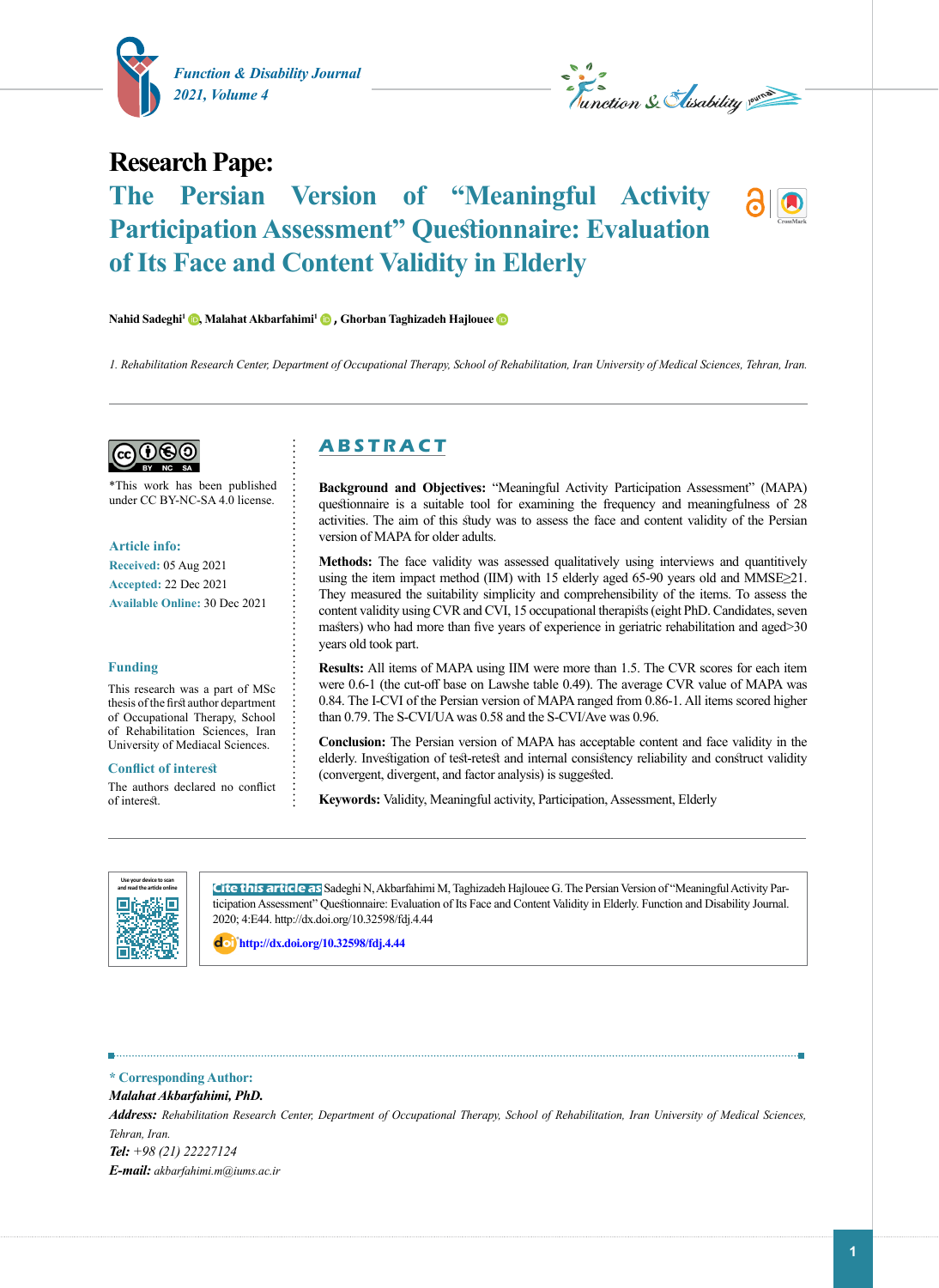

## *What is "already known" in this topic:*

- ● *Persian version of MAPA has acceptable content and face validity in elderly.*
- ● *16 activities of Persian version of MAPA has universal agreement among elderly.*
- ● *MAPA can assess both meaningful and frequency of activities performance.*

## **Introduction**

ne of the apparent consequences of participating in activities is to increase the well-being and quality of life of each person [\[1\].](#page-5-0) The most serious known problem of aging is the restriction on social participation and performing purposeful activities, such as basic and instrumental activities of daily living, which threatens their health and well-being and can cause their dependence and disability  $[2, 3]$  $[2, 3]$ . A large body of literature confirmed the importance of participation in order to promote quality of life, somatic and mental health in the elderly  $[4]$ . Participation is defined as a substantial component of well-being in the aging process and regarded as a significant component of performance [\[5\].](#page-5-4) From a psychological point of view, participation in various forms of purposeful activity can reduce inactivity among the elderly, and engaging in meaningful activity prevent inappropriate behaviors, contributing to cognitive health and having a better life [\[6\]](#page-5-5). **O**

Aligned to the American Occupational Therapy Association (OTPF), the ultimate goal of occupational therapy for their clients is to derive optimal and achievable independence in life by engaging them in meaningful activities [\[7\]](#page-5-6). Thus, access to reliable and valid tools to measure participation in work, Activities of Daily Living (ADL), Instrumental Activities of Daily Living (IADL), and leisure and socially meaningful activities is essential and crucial proceeding in occupational therapy  $[8]$ .

There are numerous measurements, which assess different aspects of participation, such as the Assessment of Life Habit <a>[9]</a>, the Personal and Social Performance Scale [\[10\],](#page-5-9) and the Role Checklist [\[11\]](#page-5-10). One of the most common participation tools for assessing an elder's participation is the Meaningful Activity Participation As-sessment (MAPA) [\[12,](#page-5-11) [13\]](#page-5-12). The MAPA was developed by Eakman et al. for the elderly population in 2007 and measured participation both objectively and subjectively [\[1\]](#page-5-0). Furthermore, MAPA assesses the frequency of participation in each activity and also the amount of meaning that a person experiences participation. It consists of 28 activities. The high test-retest reliability (ICC=0.84) and internal consistency (Cronbach's  $\alpha$ =0.85) of MAPA, as well as its high correlation with life satisfaction and life purpose, have been reported in older adults. A Higher MAPA score has been correlated with psychological wellbeing and higher quality of life in the elderly population [\[1\].](#page-5-0) The aim of this study was to assess the face and content validity of the Persian version of MAPA in the elderly.

### **Materials and Methods**

Design In this cross-sectional study, which was accomplished from April-Sep 2020, the content and face validity of MAPA was assessed. The local ethics committee of the Iran University of Medical Sciences reviewed and approved the study design (IR.IUMS.REC.1398.602). All participants signed informed consent and were aware of the aims of the study.

#### **Participants**

Face validity: 15 eligible elderly people took part in the current study. The inclusion criteria were the age of ≥65 years, Mental Mini-State Examination Scale score ≥21, and no history of neurological or orthopedical disorders. The participants with low cooperation during the interview and incomplete questionnaire were excluded from the study.

**Content validity:** 15 occupational therapists (eight Ph.D candidates and seven cases with MSc degrees) aged ≥30 years old and had more than five years of experience in geriatric rehabilitation participated in the study.

#### **Measures**

The MAPA questionnaire was developed by Dr. Eakman (2007) in California USA. This self-report scale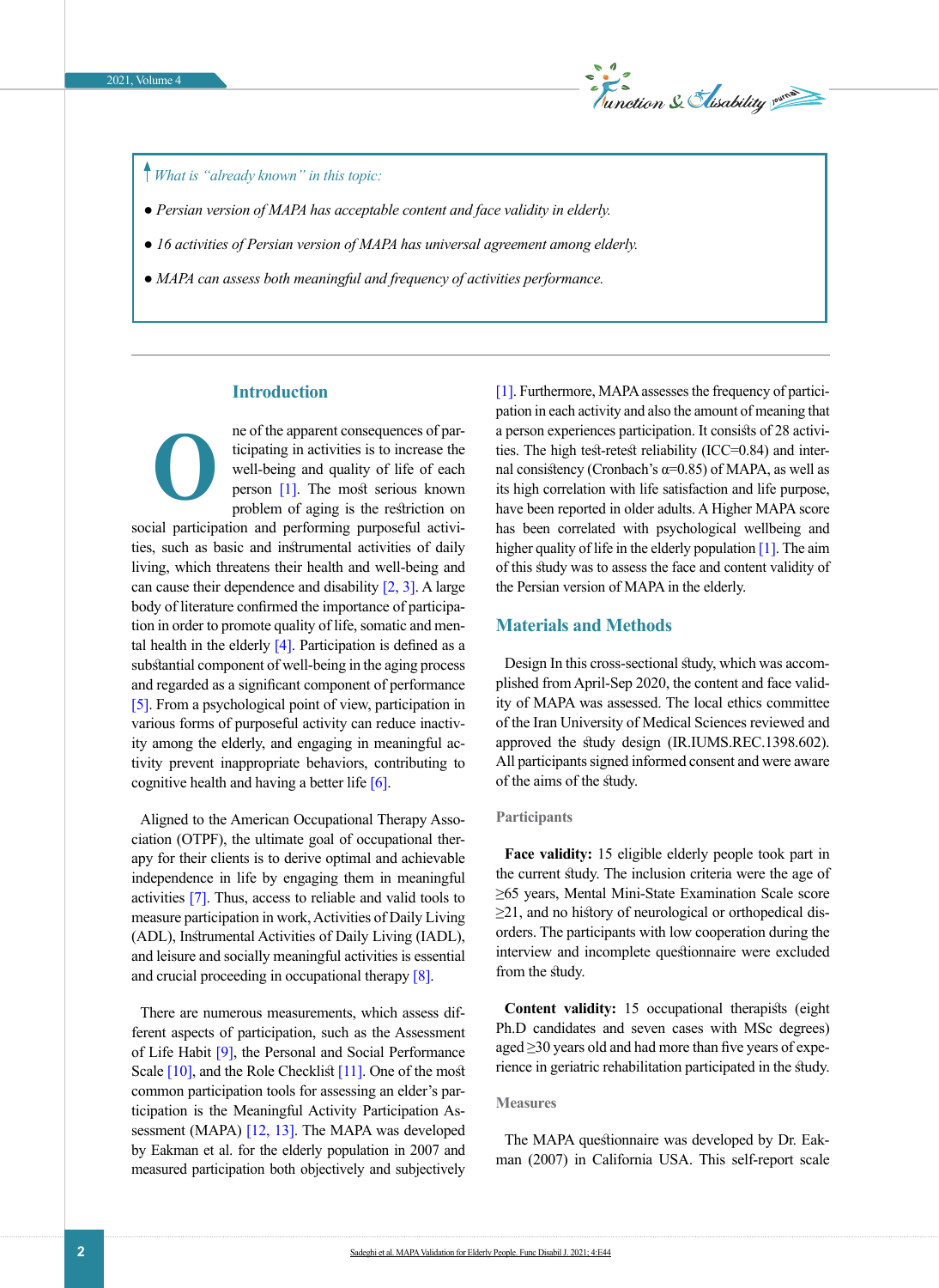contains 28 different activities in different areas of IADL and leisure activities. Participants rate each activity in two views, personal meaningfulness and the rate of repetition of performing each activity. The scoring of this tool using the Likert scale is as follow:

**Number of repetitions of the activity:** 0=never, 1=less than once a month, 2=once a month, 3=three times a month, 4=once a week, 5=many times a week, 6=every day, and Meaningfulness of activity: 0=not meaningful at all, 1=to some extent meaningful, 2=moderately meaningful, 3=very meaningful, and 4=extremely meaningful. The total score of MAPA, which ranged from 0 to 672 is achieved by adding the score of the fre-quency multiple meaningfulness of each activity [\[12\]](#page-5-11).

#### **Face validity**

Face validity was calculated quantitatively by determining the item impact method. Item impact score was calculated using the following formula "Item Impact Score=Frequency (%)×Importance", which frequency means the number of people who gave a score of 4 and 5 is face validity that is divided by the total number of people and importance as an average of total answers [\[14\]](#page-5-13). In this method, the suitability of each item is assessed using a 5-point Likert from 1 (not suitable activity at all) to 5 (quite suitable activity). If the item impact score is more than 1.5, the item is suitable for further analysis [\[15\].](#page-5-14) Also, face validity was assessed qualitatively using face-to-face structured interviews. Each participant assesses each item in terms of item relevance, item ease of response, and ambiguous items.

#### **Content Validity**

Content Validity Ratio (CVR) and content validity index CVI were used to determine the content validity  $[16, 16]$ [17\].](#page-5-16) CVI is one of the most common approaches for investigating content validity. It can be measured by two methods: item-CVI (I-CVI) and the scale-level-CVI (S-CVI) [\[16\].](#page-5-15) I-CVI is described as the number of experts giving a rating of "very relevant" for each item divided by the total number of experts, which ranges from 0 to 1. If I-CVI is more than 0.79, it means that the item is relevant, the value between 0.70 and 0.79 means that the item needs revisions and if the value is below 0.70 means that the item is eliminated  $[18]$ . Furthermore, S-CVI is computed using the number of items in a questionnaire that have achieved a rating of "very relevant" [\[18\].](#page-5-17) The two common calculating methods for S-CVI are the Universal Agreement (UA) among experts (S-CVI/ UA), and the second, a less conservative method,

the Average CVI (S-CVI/Ave] [\[18\]](#page-5-17). S-CVI/UA is calculated by adding all items with I-CVI equal to 1 divided by the total number of items, while S-CVI/Ave is calculated by taking the sum of the I-CVIs divided by the total number of items [\[18\]](#page-5-17). The S-CVI/UA  $\geq$  0.8 and S-CVI/ Ave  $\geq$  0.9 have excellent content validity [\[19\]](#page-5-18).

To determine the content validity ratio, the necessity and essentiality of each item based on a three-point Lik-ert were assessed using 15 occupational therapists [\[20\]](#page-6-0). It ranged between 1 and −1, and a higher score indicates greater agreement among experts [\[18\].](#page-5-17) The formula for the CVR is CVR=(Ne  $-$  N/2)/ (N/2), where Ne is the number of experts participants indicating an item as "essential" and N is the total number of experts. Due to the critical number of the Lawshe table  $[16]$ , the CVR above 0.49 for 15 participants was acceptable and should remain in the questionnaire.

#### **Results**

#### **Face validity**

[Table 1](#page-3-0) shows the characteristics of 15 elderly participants to assess face validity. The item impact score of MAPA ranged 3.46-5. The item impact score of 9 items marked 5. While the results revealed that all scores of the items of MAPA were higher than 1.5 indicating that all items in this tool were important to the elderly and remained in the final Persian version of MAPA [\(Table 2\)](#page-4-0).

#### **Content Validity**

Fifteen occupational therapists (eight PhD candidates and seven cases with 7 MSc degrees) weigh the content validity of the Persian version of MAPA. The value of CVR, which was calculated for each item should be higher than 0.49 (based on the total number of experts, N=15 in the Lawshe table)  $[16]$ . The items with nonessential or less essential scores should be deleted, but in this case, all items remained. The CVR scores for each item were 0.6-1 and 14 out of 28 items that marked as 1. The average CVR value was 0.84 [\(Table 2\)](#page-4-0).

The results of the relevancy of individual items (I-CVI) revealed that the I-CVI of the Persian version of MAPA ranged from 0.86-1. Sixteen items had an I-CVI=1, 7 items 0.93, and 5 items 0.86. All items scored higher than 0.79, which means that they are relevant.

The relevancy of the overall questionnaire S-CVI showed the S-CVI/UA=0.58 and the S-CVI/Ave=0.96. The universal agreement is calculated by adding all I-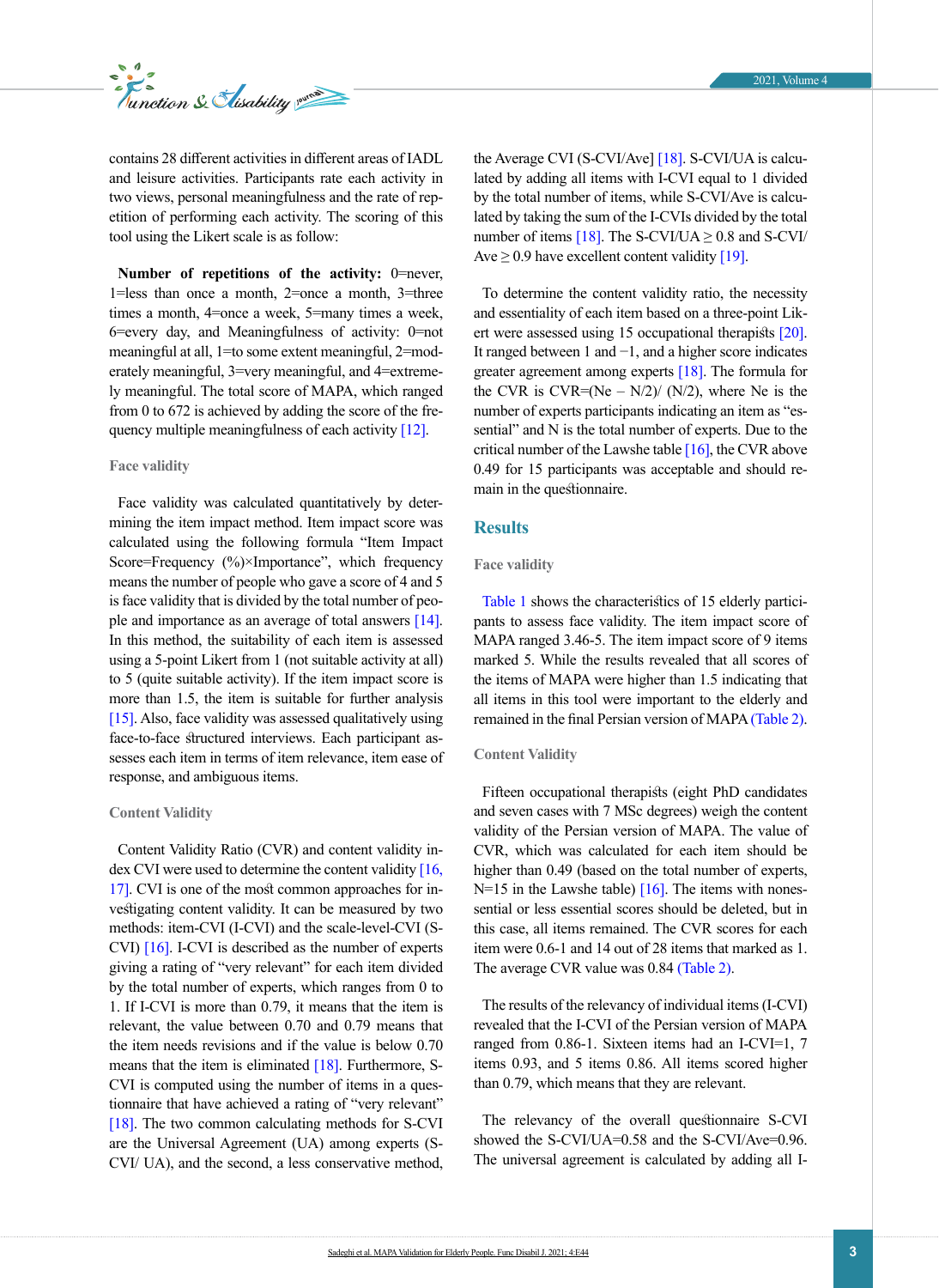

<span id="page-3-0"></span>Table 1: Descriptive characteristics of elderly

| <b>Variables</b>       | No. (%)               |           |
|------------------------|-----------------------|-----------|
|                        | 75≥                   | 7(46.66)  |
| Age (y)                | 75<                   | 8(53.33)  |
| Gender                 | Male                  | 7(46.66)  |
|                        | female                | 8(53.33)  |
| <b>Education level</b> | < 12                  | 5(33.33)  |
|                        | $\geq$ 12             | 10(66.66) |
| Employment status      | housekeeping          | 5(33.33)  |
|                        | employed              | 5(33.33)  |
|                        | retired               | 5(33.33)  |
|                        | Living alone          | 5(33.33)  |
| Living status          | Living with children  | 5(33.33)  |
|                        | Living with a partner | 5(33.33)  |

CVIs equal to 1.00 (16 items) divided by 28, while the average is determined by the sum of all I-CVIs (26.81) divided by 28. Overall, the universal agreement method demonstrated moderate content validity, while the average approach showed high content validity of the MAPA.

## **Discussion**

According to occupational therapy practice, improving participation in meaningful activities is recognized as one of the main purposes of life [\[5\]](#page-5-4). During normal aging and/or disease, the functional limitation may occur in participation in activities of daily living, leisure activities, etc. [\[21-23\].](#page-6-1) Participation may be investigated in various aspects. Thus, two interesting characteristics of participation in activities, are the amount of meaningfulness and the frequency of its use, which are measured by the MAPA [\[5\]](#page-5-4). Obviously, a fundamental stage of the scale development and evaluation of psychometric properties is content and face validity assessment. These two kinds of validity content and face validity are achieved through qualitative assessment by expert panels and test responders, respectively [\[24\]](#page-6-2). In this study, the face and content validity of the Persian version of MAPA was assessed qualitatively and quantitatively.

Appropriate face validity of a tool/questionnaire means that in the target group's view, each item of the tool was suitable, simple, attractive, comprehensive, and appropriate to their culture  $[25]$ . The results of the current study were confirmed based on the decisions of elderly participants in this study, all items of MAPA were suitable, comprehensive, and without any ambiguous words. This result is consistent with that of Cheraghifard et al. in stroke patients  $[4]$ . These items were understandable for stroke and elderly who took part. It can be concluded that the activities of the Persian version of MAPA were very familiar, clear, and very common.

In the quantitative face validity assessment, while the impact score of all items was higher than 1.5 and the items were acceptable and suitable, if the item impact score is more than 1.5, the item is suitable for further analysis [\[15\].](#page-5-14) All activities of MAPA seemed suitable for elderly participants of the current study.

The content validity of MAPA was also determined by CVR and CVI. All activities in the opinions of an occupational therapist who took part in this study were essential (CVR> 0.49 ranged 0.6-1) and completely relevant (I-CVI>0.79 ranged 0.86-1) for the elderly. The relevancy of 16 activities showed universal agreement among older adult participants and 13 activities showed universal approval in terms of essentially by participating occupational therapists. Eight activities of homemaking/home maintenance, personal finances, using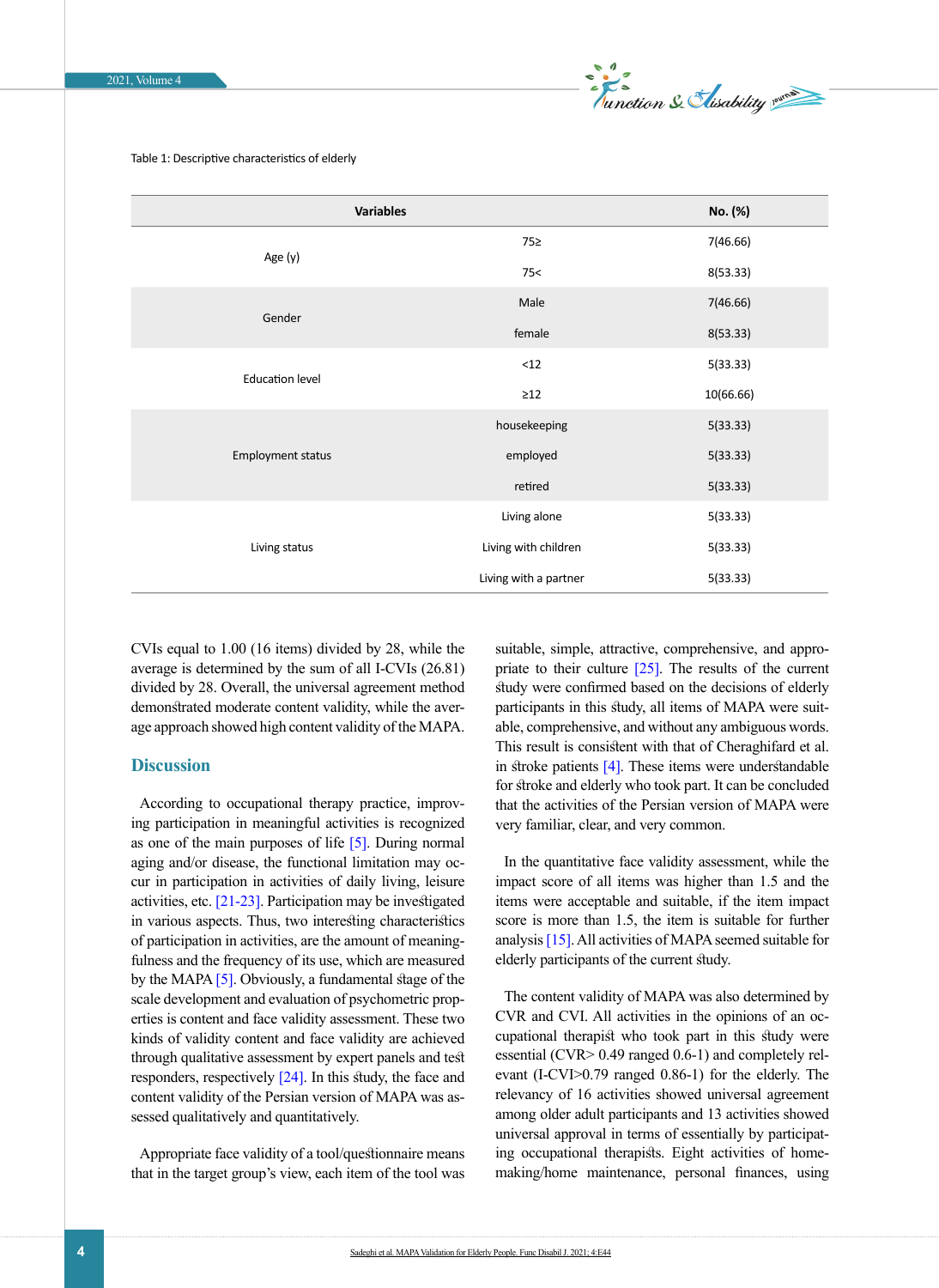| Row            | Persian MAPA Items                       | <b>Item Impact Score</b> | <b>CVR</b>   | Item-level content validity index (I-CVI) |
|----------------|------------------------------------------|--------------------------|--------------|-------------------------------------------|
| $\mathbf 1$    | Home Making/Home Maintenance             | 4.8                      | $\mathbf 1$  | $\mathbf{1}$                              |
| $\overline{2}$ | Personal Finances                        | 4.53                     | $\mathbf{1}$ | $\mathbf{1}$                              |
| 3              | Driving                                  | 3.86                     | 0.73         | $\mathbf 1$                               |
| 4              | Using Public Transportation              | 4.93                     | $\mathbf{1}$ | $\mathbf{1}$                              |
| 5              | <b>Medical Visits</b>                    | 5                        | $\mathbf{1}$ | $\mathbf 1$                               |
| 6              | Socializing                              | 5                        | $1\,$        | 0.93                                      |
| $\overline{7}$ | Writing Letters/Cards                    | 4.43                     | 0.6          | 0.86                                      |
| $\,8\,$        | <b>Helping Others</b>                    | 4.93                     | 0.73         | $\mathbf{1}$                              |
| 9              | Gardening                                | 4.48                     | 0.73         | $\mathbf 1$                               |
| 10             | Physical Exercise                        | $\mathsf S$              | $\,1\,$      | $\mathbf 1$                               |
| $11\,$         | Crafts/Hobbies                           | 4.53                     | $\mathbf 1$  | 0.93                                      |
| 12             | <b>Cultural Activities</b>               | 4.34                     | $\mathbf{1}$ | 0.86                                      |
| 13             | <b>Musical Activities</b>                | 3.62                     | $0.6\,$      | 0.93                                      |
| 14             | <b>Taking Courses</b>                    | 4.03                     | $\mathbf 1$  | 0.93                                      |
| 15             | <b>Creative Activities</b>               | 3.98                     | $0.6\,$      | 0.93                                      |
| 16             | Traveling                                | 4.93                     | 0.86         | $\mathbf{1}$                              |
| 17             | Talking with Telephone                   | $\mathsf S$              | $\mathbf{1}$ | $\mathbf 1$                               |
| 18             | Reading Magazines / Newspapers           | 5                        | $0.6\,$      | $\,1\,$                                   |
| 19             | Reading                                  | 5                        | $0.6\,$      | $\mathbf 1$                               |
| 20             | <b>Playing Games</b>                     | 5                        | 0.73         | $\mathbf{1}$                              |
| $21\,$         | Radio/TV                                 | 4.41                     | $\mathbf 1$  | $\mathbf 1$                               |
| 22             | Religious Activities                     | 4.93                     | 1            | 1                                         |
| 23             | Prayer/Meditation                        | 4.93                     | $\mathbf 1$  | $\mathbf 1$                               |
| 24             | <b>Community Organization Activities</b> | 3.93                     | $0.6\,$      | 0.93                                      |
| 25             | <b>Volunteer Activities</b>              | 3.46                     | 0.86         | 0.86                                      |
| 26             | Pet Care/Activities                      | 4.34                     | $0.6\,$      | 0.86                                      |
| 27             | Computer Use for Email                   | 5                        | $\mathbf 1$  | 0.93                                      |
| $28\,$         | Computer Use                             | 5                        | $0.6\,$      | 0.86                                      |

<span id="page-4-0"></span>**Table 2.** Face validity using Item Impact Score, Content validity using Content Validity Ratio (CVR), and Content Validity Index (CVI)

public transportation, medical visits, physical exercise, talking with telephone, listening to the radio and watching TV, religious activities, and prayer/meditation, were found as activities that were maximally approved by the evaluators in terms of both relevance and importance. It seems that these activities are very common and routine for the elderly. However, some activities had lower item impact scores although they are relevant and acceptable, such as driving or musical activities. It may be due to the fact that these activities were not suitable for the elderly.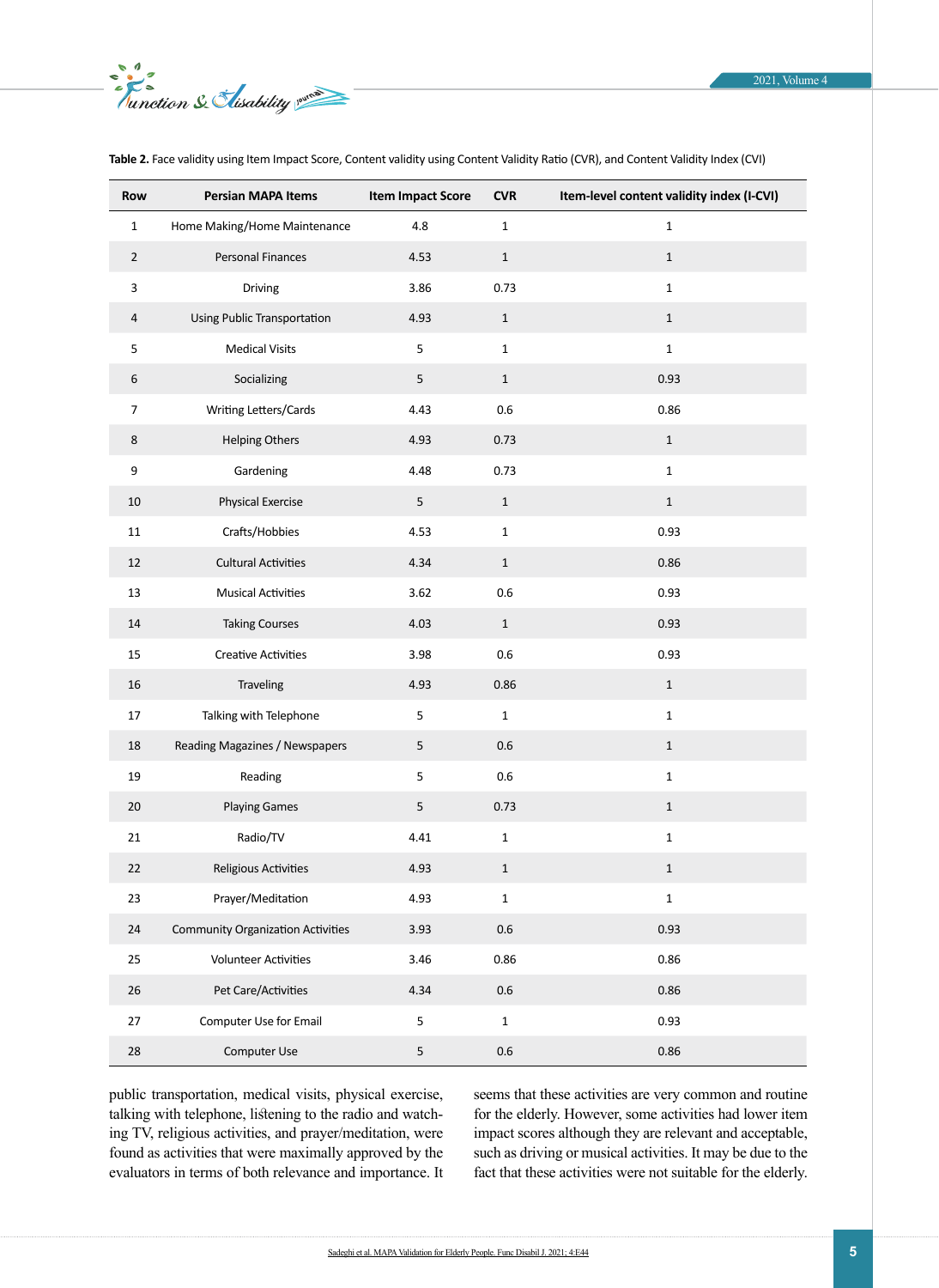

## **Conclusions**

The Persian version of MAPA has acceptable content and face validity and can be used to assess participation in meaningful activities of the elderly if other psychometrics properties, such as test-retest, internal consistency reliability, and construct validity (convergent, divergent, and factor analysis) are confirmed.

## **Ethical Considerations**

### **Compliance with ethical guidelines**

The ethical protocol of this study was approved by the Ethics Committee of Iran University of Medical Sciences (IR.IUMS.REC.1398.602). All the participants signed an informed consent form.

#### **Funding**

This research did not receive any grant from funding agencies in the public, commercial, or non-profit sectors.

#### **Authors' contributions**

All authors equally contributed to preparing this article.

#### **Conflict of interest**

The authors declared no conflicts of interests.

#### **Acknowledgments**

Our special thanks to the participants who consented to participate in this study.

#### **References**

- <span id="page-5-0"></span>[1] Eakman AM, Carlson ME, Clark FA. The Meaningful Activity Participation Assessment: A measure of engagement in personally valued activities. Int J Aging Hum Dev. 2010; 70(4):299-317. [\[DOI:10.2190/AG.70.4.b](https://doi.org/10.2190/AG.70.4.b)] [\[PMID\]](https://www.ncbi.nlm.nih.gov/pubmed/20649161) [\[PMCID](http://www.ncbi.nlm.nih.gov/pmc/articles/PMC3177298)]
- <span id="page-5-1"></span>[2] Fathipour-Azar Z, Akbarfahimi M, Rabiei F. The challenges of people with heart failure in activity of daily living performance: A qualitative study in Iranian Context. Iran Rehabil J. 2020; 18(3):263-74. [\[DOI:10.32598/irj.18.3.422.3](https://doi.org/10.32598/irj.18.3.422.3)]
- <span id="page-5-2"></span>[3] Pashmdarfard M, Azad A. Assessment tools to evaluate Activities of Daily Living (ADL) and Instrumental Activities of Daily Living (IADL) in older adults: A systematic review. Med J Islam Repub Iran. 2020; 34(1):224-39. [\[DOI:10.47176/mjiri.34.33\]](https://doi.org/10.47176/mjiri.34.33)
- <span id="page-5-3"></span>[4] Cheraghifard M, Taghizadeh G, Akbarfahimi M, Eakman AM, Hosseini SH, Azad A. Psychometric properties of Meaningful Ac-

tivity Participation Assessment (MAPA) in chronic stroke survivors. Top Stroke Rehabil. 2021; 28(6):422-31. [\[PMID](https://www.ncbi.nlm.nih.gov/pubmed/33078689)]

- <span id="page-5-4"></span>[5] Law M. Participation in the occupations of everyday life. Am J Occup Ther. 2002; 56(6):640-9. [\[DOI:10.5014/ajot.56.6.640\]](https://doi.org/10.5014/ajot.56.6.640) [\[PMID](https://www.ncbi.nlm.nih.gov/pubmed/12458856)]
- <span id="page-5-5"></span>[6] Klinedinst NJ, Resnick B. The Volunteering-in-Place (VIP) Program: Providing meaningful volunteer activity to residents in assisted living with mild cognitive impairment. Geriatr Nurs. 2016; 37(3):221-7. [\[DOI:10.1016/j.gerinurse.2016.02.012](https://doi.org/10.1016/j.gerinurse.2016.02.012)] [\[PMID\]](https://www.ncbi.nlm.nih.gov/pubmed/26975836)
- <span id="page-5-6"></span>[7] Occupational Therapy Practice Framework: Domain and process-fourth edition. Am J Occup Ther. 2020; 74(Supplement\_2):7412410010p1-7412410010p87. [\[DOI:10.5014/](https://doi.org/10.5014/ajot.2020.74S2001) [ajot.2020.74S2001](https://doi.org/10.5014/ajot.2020.74S2001)] [\[PMID\]](https://www.ncbi.nlm.nih.gov/pubmed/34780625)
- <span id="page-5-7"></span>[8] Meidert U, Bonsaksen T, Scott PJ. A study of measuring participation according to the International Classification of Functioning, Disability and Health with the Revised Role Checklist. Clin Rehabil. 2018; 32(11):1530-9. [\[DOI:10.1177/0269215518782339\]](https://doi.org/10.1177/0269215518782339) [\[PMID](https://www.ncbi.nlm.nih.gov/pubmed/29938529)]
- <span id="page-5-8"></span>[9] Desrosiers J, Noreau L, Robichaud L, Fougeyrollas P, Rochette A, Viscogliosi C. Validity of the assessment of life habits in older adults. J Rehabil Med. 2004; 36(4):177-82. [\[DOI:10.1080/16501970410027485\]](https://doi.org/10.1080/16501970410027485) [\[PMID\]](https://www.ncbi.nlm.nih.gov/pubmed/15370734)
- <span id="page-5-9"></span>[10] Nasrallah H, Morosini P, Gagnon DD. Reliability, validity and ability to detect change of the Personal and Social Performance scale in patients with stable schizophrenia. Psychiatry Res. 2008; 161(2):213-24. [\[DOI:10.1016/j.psychres.2007.11.012\]](https://doi.org/10.1016/j.psychres.2007.11.012) [\[PMID](https://www.ncbi.nlm.nih.gov/pubmed/18848731)]
- <span id="page-5-10"></span>[11] Oakley F, Kielhofner G, Barris R, Reichler RK. The role checklist: Development and empirical assessment of reliability. OccupTher J Res. 1986; 6(3):157-70. [\[DOI:10.1177/153944928600600303](https://doi.org/10.1177/153944928600600303)]
- <span id="page-5-11"></span>[12] Eakman AM. Measurement characteristics of the engagement in meaningful activities survey in an age-diverse sample. Am J Occup Ther. 2012; 66(2):e20-9. [\[DOI:10.5014/ajot.2012.001867\]](https://doi.org/10.5014/ajot.2012.001867) [\[PMID](https://www.ncbi.nlm.nih.gov/pubmed/22394537)] [\[PMCID](http://www.ncbi.nlm.nih.gov/pmc/articles/PMC3298038)]
- <span id="page-5-12"></span>[13] Eakman AM, Carlson M, Clark F. Factor structure, reliability and convergent validity of the engagement in meaningful activities survey for older adults. OTJR (Thorofare N J). 2010; 30(3):111-21. [\[DOI:10.3928/15394492-20090518-01](https://doi.org/10.3928/15394492-20090518-01)] [\[PMID\]](https://www.ncbi.nlm.nih.gov/pubmed/21927592) [\[PMCID](http://www.ncbi.nlm.nih.gov/pmc/articles/PMC3172818)]
- <span id="page-5-13"></span>[14] Hardesty DM, Beardenb WO. The use of expert judges in scale development: Implications for improving face validity of measures of unobservable constructs. J Bus Res. 2004; 57(2):98-107. [\[DOI:10.1016/S0148-2963\(01\)00295-8](https://doi.org/10.1016/S0148-2963(01)00295-8)]
- <span id="page-5-14"></span>[15] Saneii SH, Heidari M, Zaree M, Akbarfahimi M. Psychometric features of the Persian version of the fatigue impact scale in Iranian stroke patients. J Adv Med Biomed Res. 2020; 28(127):111-8. [\[DOI:10.30699/jambs.28.127.111](https://doi.org/10.30699/jambs.28.127.111)]
- <span id="page-5-15"></span>[16] Lawshe CH. A quantitative approach to content validity. Pers Psychol. 1975; 28(4):563-75. [\[DOI:10.1111/j.1744-6570.1975.tb01393.x](https://doi.org/10.1111/j.1744-6570.1975.tb01393.x)]
- <span id="page-5-16"></span>[17] Polit DF, Beck CT, Owen SV. Is the CVI an acceptable indicator of content validity? Appraisal and recommendations. Res Nurs Health. 2007; 30(4):459-67. [\[DOI:10.1002/nur.20199\]](https://doi.org/10.1002/nur.20199) [\[PMID\]](https://www.ncbi.nlm.nih.gov/pubmed/17654487)
- <span id="page-5-17"></span>[18] Zamanzadeh V, Ghahramanian A, Rassouli M, Abbaszadeh A, Alavi-Majd H, Nikanfar AR. Design and Implementation Content Validity Study: Development of an instrument for measuring Patient-Centered Communication. J Caring Sci. 2015; 4(2):165-78. [\[DOI:10.15171/jcs.2015.017\]](https://doi.org/10.15171/jcs.2015.017) [\[PMID](https://www.ncbi.nlm.nih.gov/pubmed/26161370)] [\[PMCID\]](http://www.ncbi.nlm.nih.gov/pmc/articles/PMC4484991)
- <span id="page-5-18"></span>[19] Shi J, Mo X, Sun Z. [Content validity index in scale development (Chinese)]. Zhong Nan Da Xue Xue Bao Yi Xue Ban. 2012; 37(2):152-5. [\[PMID\]](https://pubmed.ncbi.nlm.nih.gov/22561427/)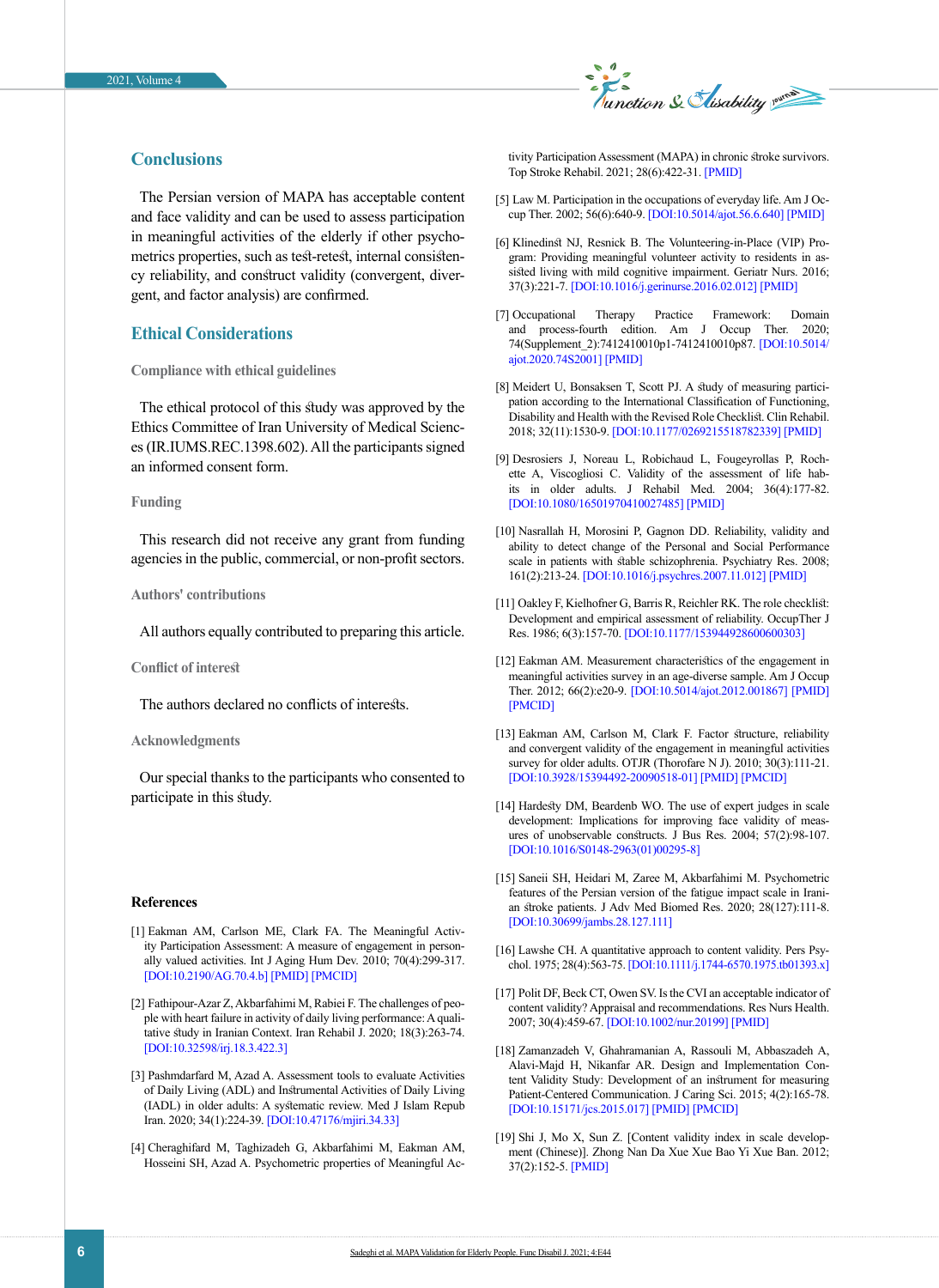*Munction & Elisability* 

- <span id="page-6-0"></span>[20] Yamada J, Stevens B, Sidani S, Watt-Watson J, de Silva N. Content validity of a process evaluation checklist to measure intervention implementation fidelity of the EPIC intervention. Worldviews Evid Based Nurs. 2010; 7(3):158-64. [\[DOI:10.1111/](https://doi.org/10.1111/j.1741-6787.2010.00182.x) [j.1741-6787.2010.00182.x\]](https://doi.org/10.1111/j.1741-6787.2010.00182.x) [\[PMID](https://www.ncbi.nlm.nih.gov/pubmed/20180940)]
- <span id="page-6-1"></span>[21] Ghaffari A, Akbarfahimi M, Rostami HR. Discriminative factors for post-stroke depression. Asian J Psychiatr. 2020; 48:101863. [\[DOI:10.1016/j.ajp.2019.101863\]](https://doi.org/10.1016/j.ajp.2019.101863) [\[PMID\]](https://www.ncbi.nlm.nih.gov/pubmed/31901586)
- [22] Ghaffari A, Rostami HR, Akbarfahimi M. Predictors of instrumental activities of daily living performance in patients with stroke. Occup Ther Int. 2021; 2021:6675680. [\[DOI:10.1155/2021/6675680](https://doi.org/10.1155/2021/6675680)] [\[PMID](https://www.ncbi.nlm.nih.gov/pubmed/33727902)] [\[PMCID\]](http://www.ncbi.nlm.nih.gov/pmc/articles/PMC7936883)
- [23] Akbarfahimi M, Karimi H, Rahimzadeh Rahbar S, Ashaeri H, Faghehzadeh S. [The relationship between motor function of hemiplegic upper limb and independency in activities of daily of living in stroke patients in Tehran (Persian)]. Koomesh. 2011; 12(3):236-43. <http://koomeshjournal.semums.ac.ir/article-1-1225-en.html>
- <span id="page-6-2"></span>[24] Patrick DL, Burke LB, Gwaltney CJ, Leidy NK, Martin ML, Molsen E, et al. Content validity--establishing and reporting the evidence in newly developed patient-reported outcomes (PRO) instruments for medical product evaluation: ISPOR PRO Good Research Practices Task Force report: Part 2--Assessing respondent understanding. Value Health. 2011; 14(8):978-88. [\[DOI:10.1016/j.](https://doi.org/10.1016/j.jval.2011.06.013) [jval.2011.06.013\]](https://doi.org/10.1016/j.jval.2011.06.013)
- <span id="page-6-3"></span>[25] Terwee CB, Bot SD, de Boer MR, van der Windt DA, Knol DL, Dekker J, et al., Quality criteria were proposed for measurement properties of health status questionnaires. J Clin Epidemiol. 2007; 60(1):34-42. [\[DOI:10.1016/j.jclinepi.2006.03.012\]](https://doi.org/10.1016/j.jclinepi.2006.03.012) [\[PMID\]](https://www.ncbi.nlm.nih.gov/pubmed/17161752)